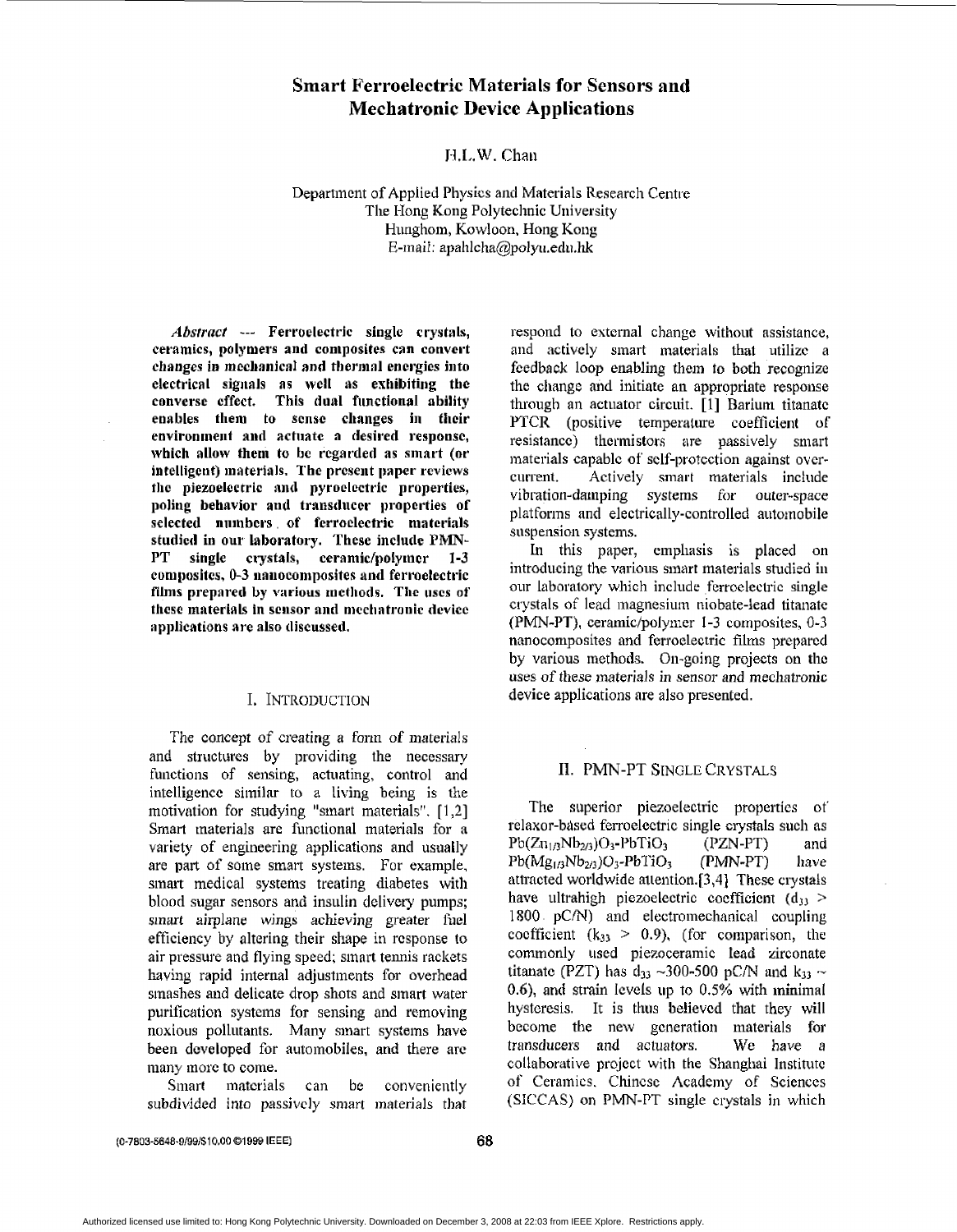the crystals provided by SICCAS are characterized **and** then used in transducer developments. High frequency **medical**  transducer for intravascular ultrasonography **(IVLJS)** is **one type** of transducer **under**  investigation. The crystal transducers will be developed jointly with **a** company in USA to be used in **their** IVlJS systems. We will also grow these crystals in our laboratory and study the structural-property relationship using TEM and SEM. These crystals are **also** very promising actuator materials to be incorporated into various smart systems for industrial applications.

#### **III. CERAMIC/POLYMER 1-3 COMPOSITES**

1-3 composites consisting of piezoelectric ceramic rods embedded in a polymer matrix (Fig. 1) have found many fruitful applications in medical and underwater ultrasound. [5,6] Compared to ceramics, they have much lower acoustic impedance, hence energy can couple bcltei to human tissue and watcr. **They** have higher hydrostatic  $d_h$  coefficient for underwater hydrophone application and good acoustic isolation between elements when used in ultrasonic arrays for medical imaging. Analogous to photonic bandgap **materinl,** 1-3 composites **liavc** stopband rcsonanccs and if designed propcrly, acoustic waves will not be able to propagate in the plane of **R** composite disk and all the input energy can only radiate in a **forward**  direction, hence eliminating the artifacts caused by the planar coupling effect and enhance the cfticicncy of the transducer. **We have** studied *the*  resonance characteristics of 1-3 composites and are designing ultrasonic transducers using these materials. [7,8]

Recently, 1-3 composites have found useful applications in ultrasonic wire bonding. By using these materials, spurious resonance modes are suppressed and the thickness mode resonance has lower Q, which improves the stability of the transducer during bonding operations. [9] It has also opened up opportunities **for** designing transducers with higher frequencies or with multiple frequencies. A sensor that provides feedback signal to indicatc thc bond quality can also be installed [10] and a "smart" bonding **transducer** can be produced. Another on-going project is to fabricate high-frequency 1-3 composites for IVUS application. **A** sol-gel process is used to **prepare** piezoceiamic iibrcs with diameter ranging from 30 um to 50 um. Aligned fibres are inserted into a low-viscosity

epoxy enclosed in a plastic cylinder mold. By using different ,amounts of fibres, composites with different **ceramic** volume Eractions *arc*  produccd. The composites **are** then sliced into **disk-shaped** samples and, **after** poling, **used** in **IVUS** transducer fabrication.



Fig. 1. Schematic diagram of ceramic/polymer 1-3 composite.

# IV. CERAMIC/POLYMER 0-3 COMPOSITES

0-3 ceramic/polymer composites consisting of ceianiic powder imbedded in **a** polyincr **matrix**  have also been studied extensively (Fig. 2). If both the ceramic and the polymer **phases** are ferroelectric, interesting properties are produced by poling the two phases in specific ways.[11] As the piezoelectric coefficients of the ceramic and copolymer **phases** havc opposite signs while the pyroelectric coefficients have like signs, when both phases are poled in the same direction, the pyroelectric activity **O€** the **two** phases reinforces while their piezoelectric activity partially cancels. **?'his** is very useful for pyroelectric sensor application since thc low piezoelectric activily **in**  the sensing element can minimize the vibration induced noise in the sensor. When the ceramic and polymer phases are poled in opposite directions, their piczoelectric activity reinforces while the pyroelectric activity partially cancels. This makes the 0-3 composite a suitable hydrophone material. [12] In order to use the 0-3 composites for integrated sensor applications, nanosized ceramic powders *are* produced by solgel processes and thc **powders** are then incoiporatcd into a polymer matrix to produce **0-3**  nanocompositcs. Wc havc fabricated and characterized single-clement pyroelectric sensors with different configurations and **S x** 1 integrated pyroelectric array sensors with readout **electronics** (Fig. **3). I** he perforinancc of' thcse sensors **has** proved to be superior to thcir counter part with **fcrroclcctric** polyincr dements. We *me*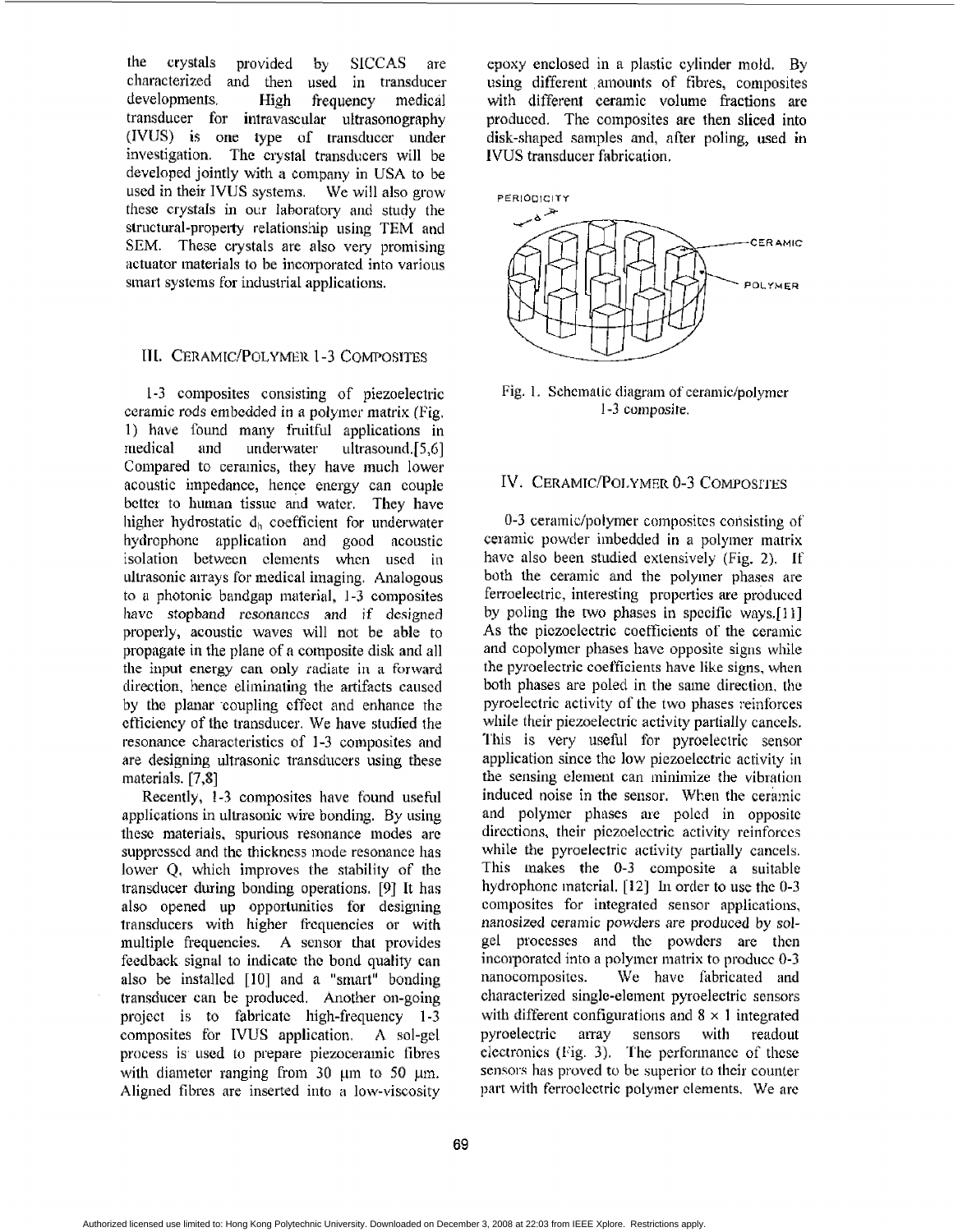**planning** to fabricatc 2-dimensional integratcd nanocomposite arrays in collaboration with other **research** groups.



Fig. 2. Schematic diagram of ceramic/polymer **0-3** composite.

# V, FERROELECTRIC FILMS

The possibility of using ferroelectric thin films (thickness  $\sim$  several tens of nm) in memory applications have attracted considerable interests **and** there **are** many reports on the production and characterization of potentially useful thin films such as **lead** zirconate titanate (PZT) barium strontium titanate (BST) and strontium bismuth tantalate (SBT). On the other hand, development on microelectromechanical systems (MEMS) has called for the use of thicker (thickness  $> 1 \mu m$ ) ferroelectric films. In our laboratory, **we** have an-

going pmjccts on fabricating Thin films **by** laser ablation, magnetron sputtering and **by** sol-gel routes. Thicker films can also be **produced** by a **modified** sol-gel process, or **by** doctor-blade **tape**  casting **etc.** The devices under investigation sonic motors, multilayered<br>transformers and actuators. piezoelectric Potential industrial applications have been identified **and** designs of **these devices' will** bc **dcveloped** to cater for specific **needs.** 

### VI. CONCLUSION

This brief overview describes the research and devclopinent activities undertaken in **the** "Centre for Smart Materials" at the Hong Kong Polytechnic University. It is envisaged that more industrial applications **will** bc identified nnd **the**  Centre will became a resource for researchers and engineers who **are** interested -in pursuing thc applications of "Smart Materials".

#### ACKNOWLEDGEMENTS

Financial **suppoizs** from the Hong Kong Polytechnic University "Areas of Strategic Development" **(ASD}** Fund, the Industrial Support Fund (ISD) and the Research Grants<br>Council of the Hong Kong Special Council of the Hong Administrative Region (Project No. PolyUS **159198P) are gratefully** acknowledgcd.



Fig. 3, PCLT/P(VDI;-TrIX) pyroeicctric **integrated** linear array.

**70**